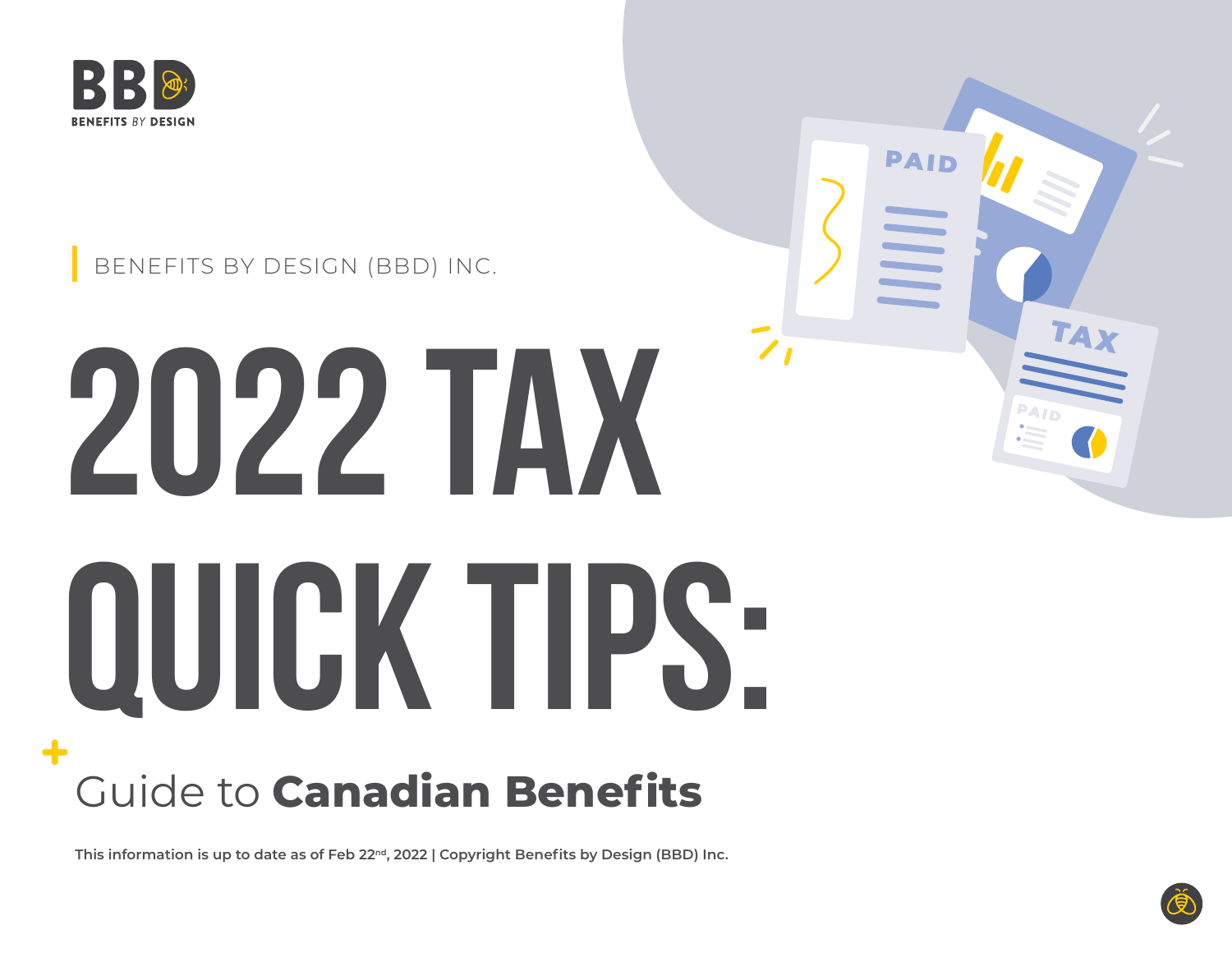**The 2022 Tax Quick Facts** does not constitute recommendations or other advice regarding taxes or employee benefits programs, and the user is in no way obligated to use any of this information within their organization. The decision to utilize this information rests with the user. While every effort has been made to keep this document up-to-date, BBD recommends that the user consults with their tax authority regarding any of the information presented.

This information is up-to-date as of **Feb 22nd, 2022.**

## **Table of Contents:**

- **[About Benefits by Design \(BBD\) Inc.](#page-2-0)** 1
- **[Canada Pension Plan \(CPP\)](#page-3-0)** 2
- **[Quebec Pension Plan \(QPP\)](#page-4-0)** 3
- **[Maximum Monthly Benefit CPP/QPP 2021](#page-5-0)** 4
- **[Employment Insurance \(EI\)](#page-6-0)** 5
- **[Quebec Parental Insurance Plan \(QPIP\)](#page-7-0)** 6
- **[Registered Pension / Savings Plan Limits](#page-8-0)** 7
- **[Workers' Compensation](#page-9-0)** 8

#### **[Provincial Medical Programs](#page-10-0)**  $9<sup>1</sup>$

#### **[Taxes](#page-13-0)**  $10<sup>1</sup>$

Sales Taxes on Group Insurance Plans Premium Tax Group Benefits Taxation Harmonized Sales Tax

TAX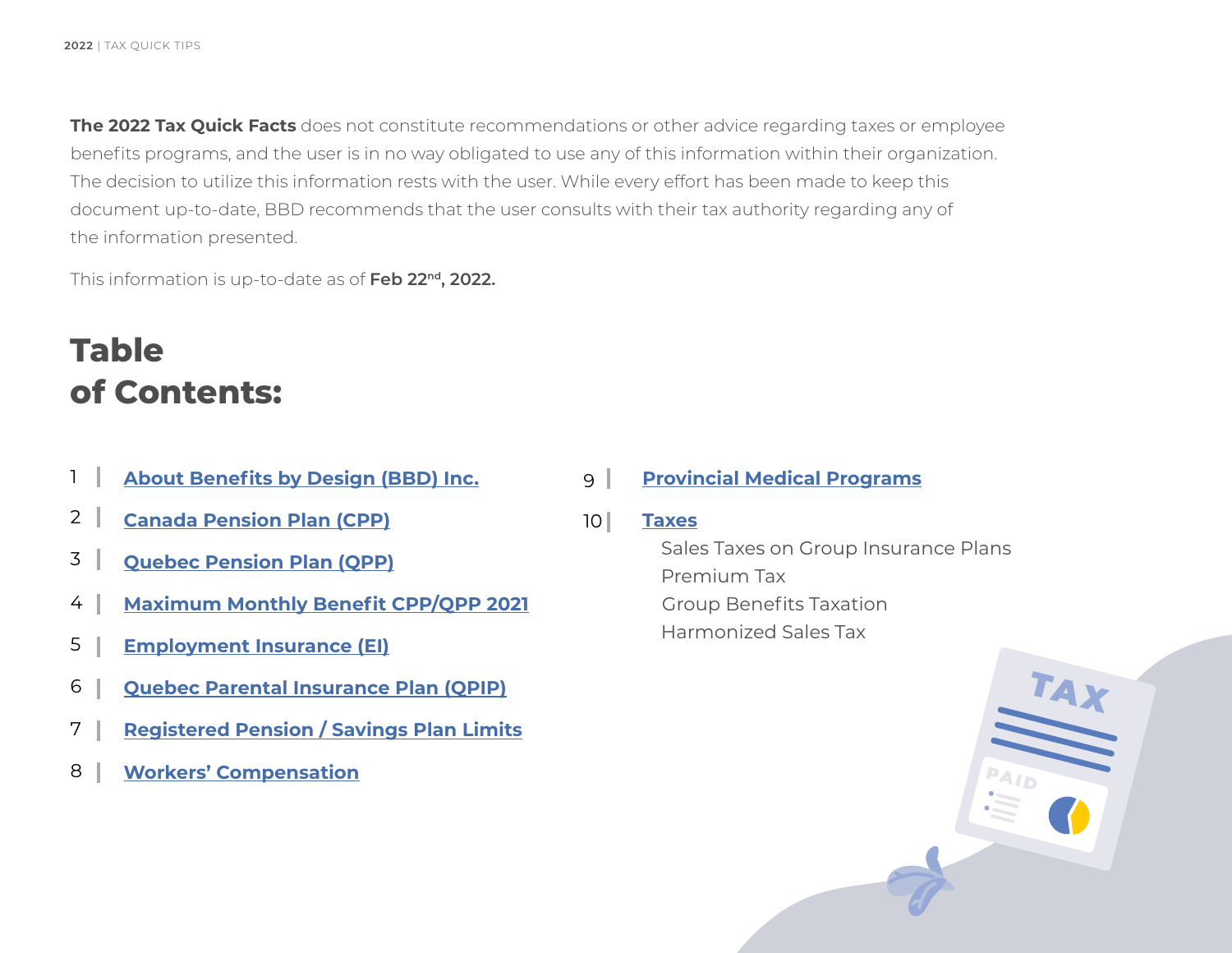# <span id="page-2-0"></span>**About Benefits by Design (BBD) Inc.**

Benefits by Design (BBD) Inc. is a proud Canadian success story. Established in 1996, we are on a mission to help working Canadians promote and protect their health, wealth, and happiness by delivering employee benefits by design.

**Follow us on social media [@bbdcanada](https://www.facebook.com/BBDCanada), or visit [www.bbd.ca](http://www.bbd.ca) for more information.**



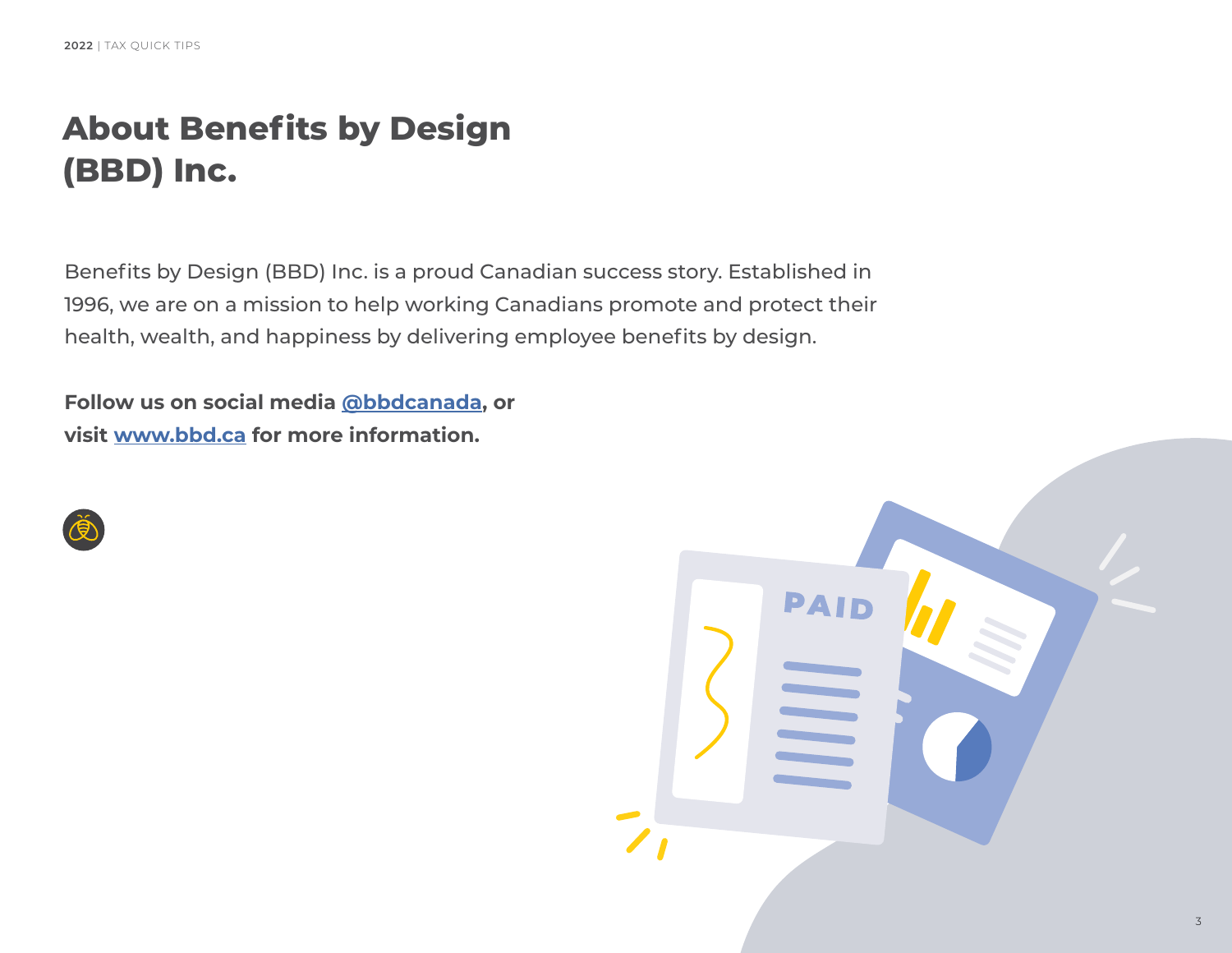#### <span id="page-3-0"></span>**Canada Pension Plan (CPP)**

The CPP provides retirement benefits to people who have worked and contributed to the plan. The CPP supplements your retirement savings plan. Contributions towards CPP are deducted from the individual's pay. This chart specifies annual contribution limits for individuals based on the Canada [Revenue Agency \(CRA\) guidelines.](https://www.canada.ca/en/revenue-agency/services/tax/businesses/topics/payroll/payroll-deductions-contributions/canada-pension-plan-cpp/cpp-contribution-rates-maximums-exemptions.html)

| <b>Contributions</b>                |          | 2021       | 2022       |
|-------------------------------------|----------|------------|------------|
| Annual Maximum Pensionable Earnings |          | \$61,600   | \$64,900   |
| <b>Annual Basic Exemption</b>       |          | \$3,500    | \$3,500    |
| <b>Contribution Basis</b>           |          | \$58,100   | \$61,400   |
| Maximum Annual<br>Contributions     | Employee | \$3,166.45 | \$3,499.80 |
|                                     | Employer | \$3,166.45 | \$3,499.80 |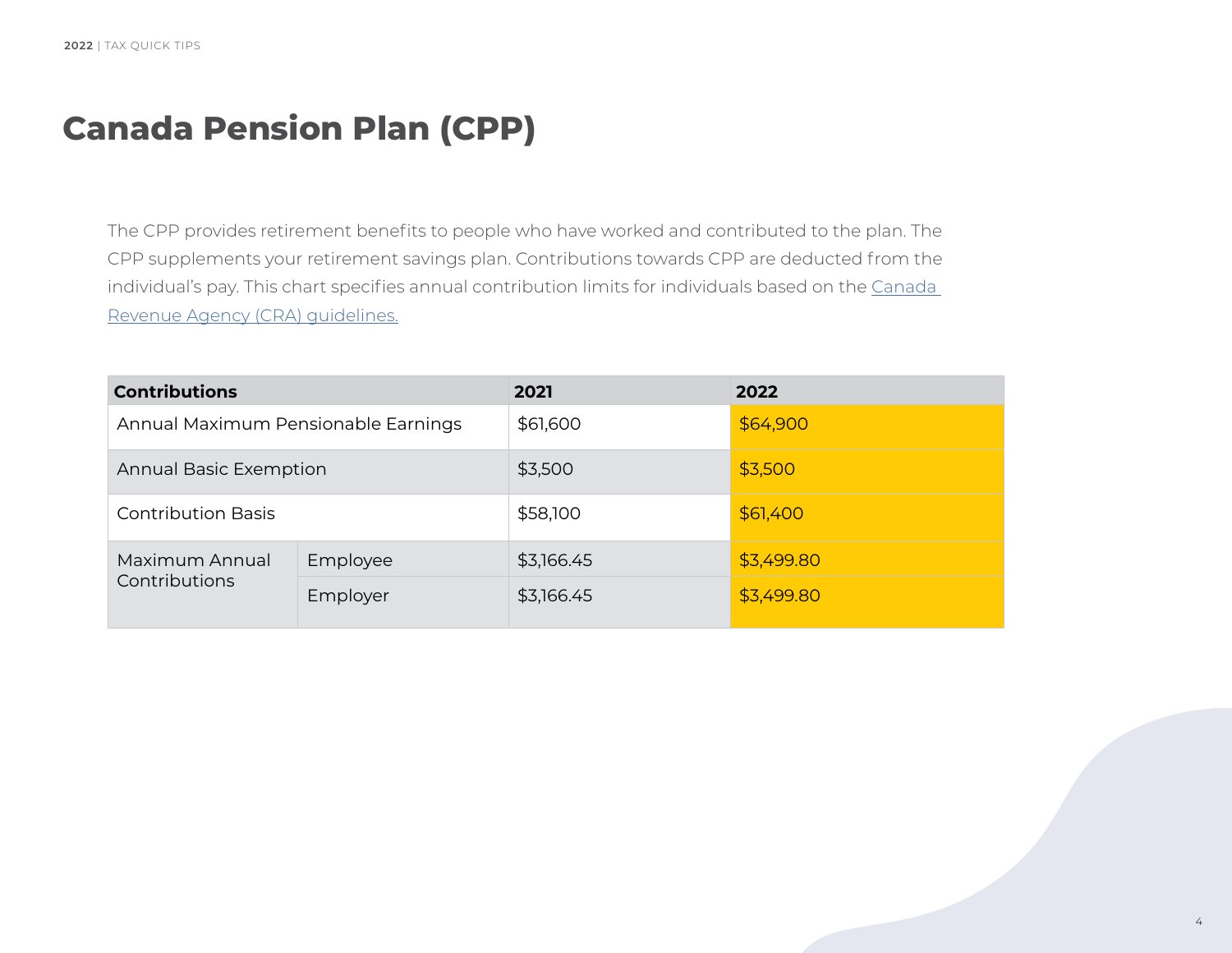# <span id="page-4-0"></span>**Quebec Pension Plan (QPP)**

The QPP provides retirement benefits to people who have worked and contributed to the plan in Quebec. Contributions towards QPP are deducted from the individual's pay. This chart specifies annual contribution limits for individuals based on the Canada Revenue Agency (CRA) guidelines.

| <b>Contributions</b>                |          | 2021       | 2022       |
|-------------------------------------|----------|------------|------------|
| Annual Maximum Pensionable Earnings |          | \$61,600   | \$64,900   |
| <b>Annual Basic Exemption</b>       |          | \$3,500    | \$3,500    |
| <b>Contribution Basis</b>           |          | \$58,100   | \$61,400   |
| Maximum Annual<br>Contributions     | Employee | \$3,427.90 | \$3,776.10 |
|                                     | Employer | \$3,427.90 | \$3,776.10 |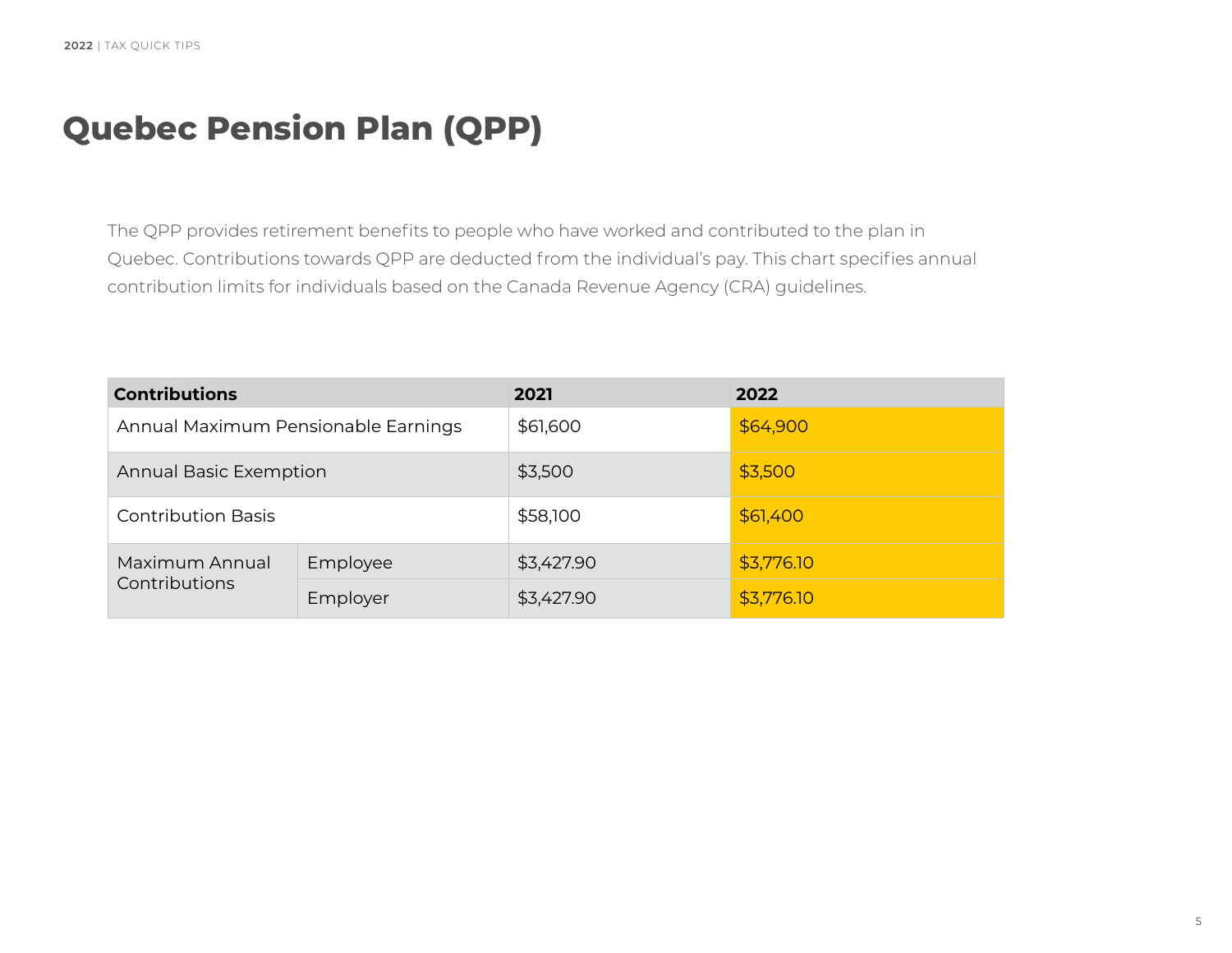# <span id="page-5-0"></span>**Maximum Monthly Benefit CPP/QPP 2021**

| <b>Type of Benefit</b>                             | <b>CPP</b> | <b>QPP</b> |  |
|----------------------------------------------------|------------|------------|--|
| Retirement Pension (at age 65)                     | \$1,253.59 | \$1,253.59 |  |
| <b>Death Benefits</b>                              |            |            |  |
| 65 and older                                       | \$752.15   | \$746.65   |  |
| 64 and under (maximum)                             | \$674.79   | \$993.10   |  |
| Under 45 (disabled)                                | \$674.79   | \$993.10   |  |
| Under 45 (not disabled with dependent<br>child)    | \$674.79   | \$955.61   |  |
| Under 45 (not disabled without dependent<br>child) | \$674.79   | \$602.86   |  |
| Lump sum                                           | \$2,500.00 | \$2,500.00 |  |
| Each child                                         | \$264.53   | \$264.53   |  |
| <b>Disability Benefit</b>                          |            |            |  |
| Contributor (maximum)                              | \$1,464.83 | \$1,463.83 |  |
| Each child                                         | \$264.53   | \$264.53   |  |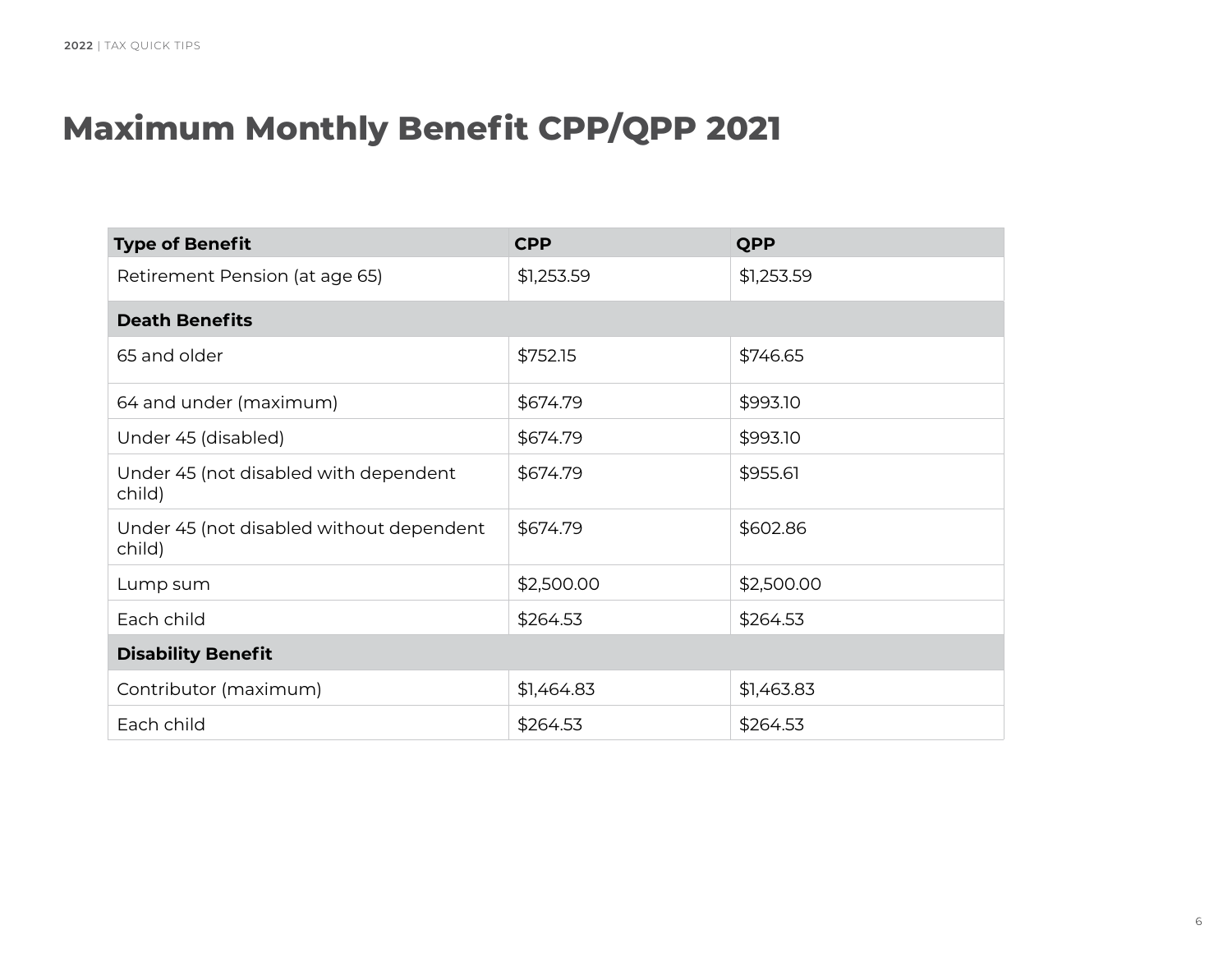#### <span id="page-6-0"></span>**Employment Insurance (EI)**

EI is an amount that each employee is required to pay based on their earnings in case the insurance is ever required. EI comes into play when an employee has lost their job and, through no fault of their own, are available to work but unable to secure employment. There are two types of benefits: regular and special. **Regular:** Loss of employment through no fault of your own.

#### **Special benefits include:**

- Maternity and parental benefits. If you are pregnant or the mother/father caring for a newborn or adopted child.
- Sickness benefits. If you are sick or injured or are quarantined due to an illness.
- Compassionate care benefits. If you have to take time off work for a sick family member.

|                                     | 2021       | 2022       |
|-------------------------------------|------------|------------|
| Maximum weekly benefit              | \$595      | \$638      |
| Maximum annual insurable earnings   | \$56,300   | \$60,300   |
| <b>Employees</b>                    |            |            |
| Employee contribution rate (Quebec) | 1.18%      | 1.20%      |
| Maximum employee cost (Quebec)      | \$664.34   | \$723.60   |
| Employee contribution rate          | 1.58%      | 1.58%      |
| Maximum employee cost               | \$889.54   | \$889.54   |
| <b>Employers</b>                    |            |            |
| Employer contribution rate (Quebec) | 1.65%      | 1.68%      |
| Maximum employer cost (Quebec)      | \$930.08   | \$1,013.04 |
| Employer contribution rate          | 2.212%     | 2.212%     |
| Maximum employer cost               | \$1,245.36 | \$1,333.84 |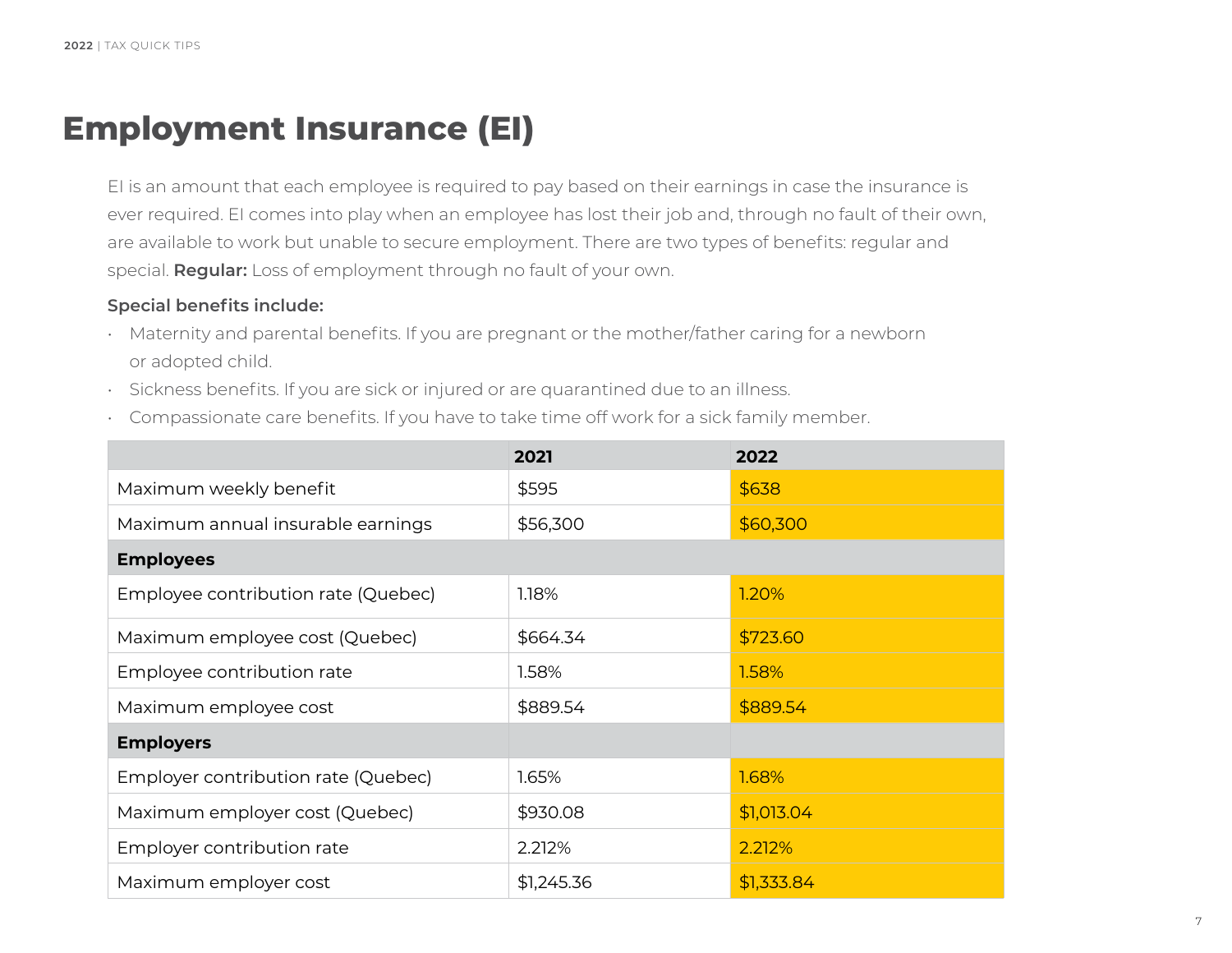# <span id="page-7-0"></span>**Quebec Parental Insurance Plan (QPIP)**

QPIP supplements income for parents on parental leave. It is designed to support new parents as they devote time to their children in the first few months. It replaces maternity, parental, or adoptive parent benefits provided before 2006 under the federal employment insurance plan.

|                                   | 2021     | 2022     |
|-----------------------------------|----------|----------|
| Maximum annual insurable earnings | \$83,500 | \$88,000 |
| Employee contribution rate        | 0.494%   | 0.494%   |
| Employer contribution rate        | 0.692%   | 0.692%   |
| Maximum employee cost             | \$412.49 | \$434.72 |
| Maximum employer cost             | \$577.82 | \$608.96 |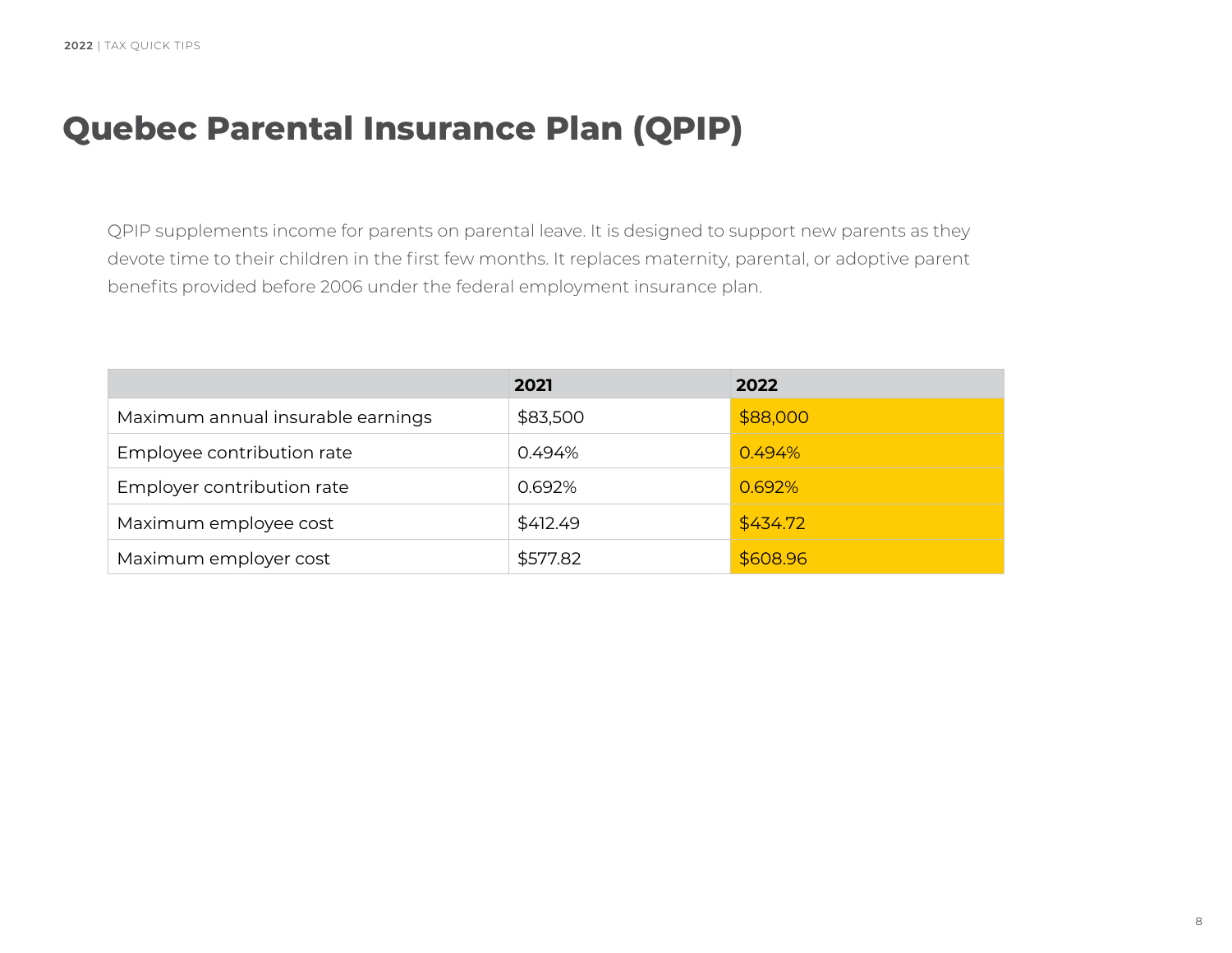# <span id="page-8-0"></span>**Registered Pension / Savings Plan Limits**

Individual contributions to Registered Retirement Savings Plans (RRSP) and Registered Pension Plans (RPP) are tax-deductible and not taxed until the funds are withdrawn. For RRSP and RPP plans, there is a maximum amount for what you can deposit in a given year.

**Tax-Free Savings Accounts (TFSA)** are a government-regulated tax-free savings plan. Similar to the RRSP and RPP plans, there is a cap on the amount you can deposit per year.

**Defined Pension Savings Plan (DPSP)** is a savings plan whereby an employer contributes up to a certain amount (typically in the form of a percentage of your earnings). A DPSP acts like a pension at ages 60-65.

|                                                         | 2021     | 2022     |
|---------------------------------------------------------|----------|----------|
| Defined Contribution RPP - Annual<br>contribution limit | \$29,210 | \$30,780 |
| Registered Retirement Savings Plan (RRSP)               | \$27,830 | \$29,210 |
| Deferred Profit Sharing Plan (DPSP)                     | \$14,605 | \$15,390 |
| Tax-Free Savings Account (TFSA)                         | \$6,000  | \$6,000  |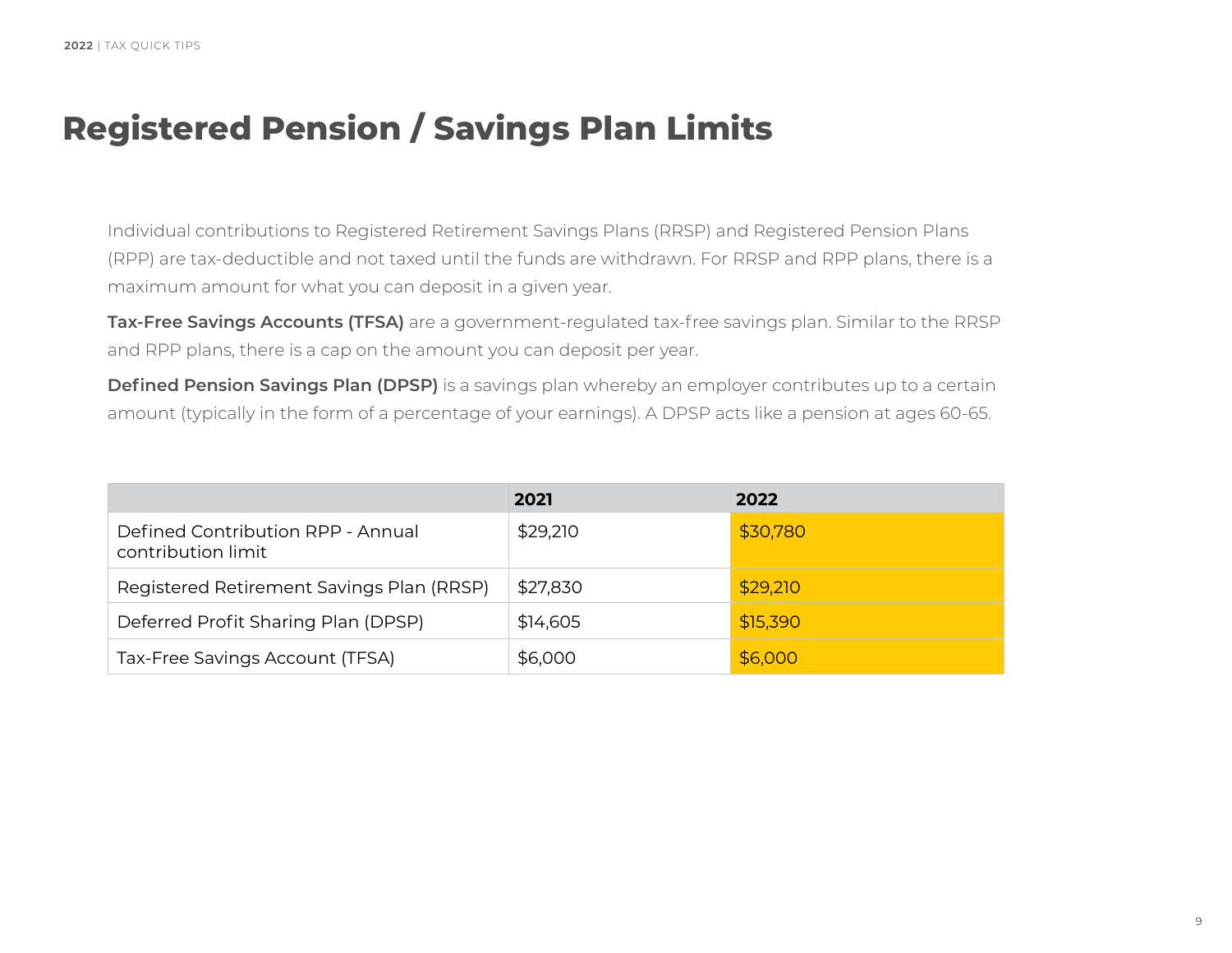### <span id="page-9-0"></span>**Workers' Compensation**

Maximum assessable earnings subject to premiums.

| <b>Province</b>         | 2021      | 2022      |
|-------------------------|-----------|-----------|
| Alberta                 | \$98,700  | \$98,700  |
| <b>British Columbia</b> | \$100,000 | \$108,400 |
| Manitoba                | \$127,000 | \$150,000 |
| New Brunswick           | \$67,100  | \$69,200  |
| Newfoundland            | \$67,985  | \$69,005  |
| NWT/Nunavut             | \$97,300  | \$102,200 |
| Nova Scotia             | \$64,500  | \$69,000  |
| Ontario                 | \$97,308  | \$100,422 |
| Prince Edward Island    | \$55,300  | \$58,300  |
| Quebec                  | \$83,500  | \$88,000  |
| Saskatchewan            | \$91,100  | \$94,440  |
| Yukon                   | \$91,930  | \$94,320  |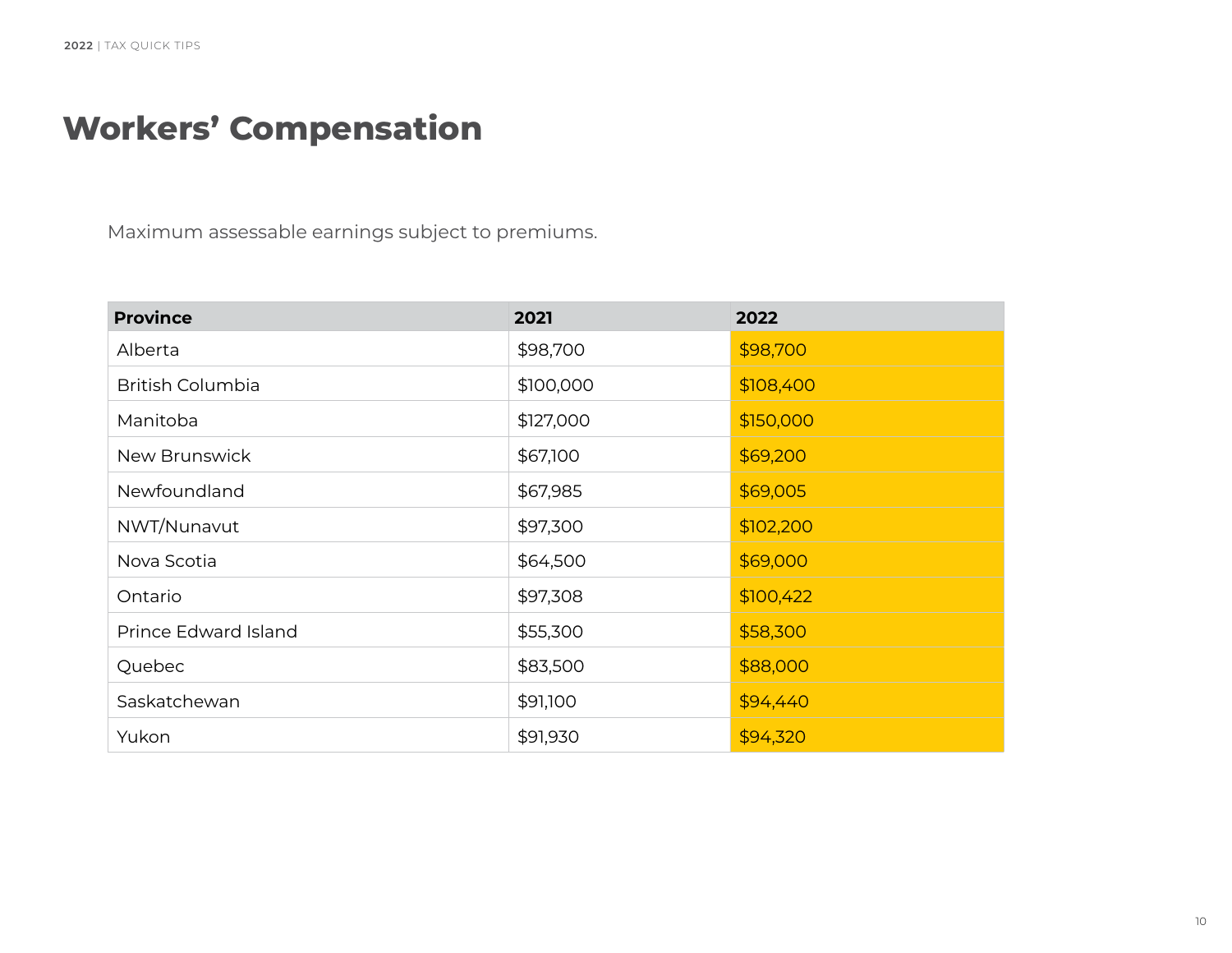#### <span id="page-10-0"></span>**Provincial Medical Programs**

The Canada Health Act (CHA) is Canada's federal legislation for publicly funded health insurance. The CHA ensures all eligible residents of Canada have access to medically necessary health services, including hospital, physician, and extended health care services, on a prepaid basis, without direct charges at the point of service for such services.

All provinces and territories provide a range of health services that go beyond the requirements of the CHA. Coverage is up to the discretion of each province or territory. For more information on these services, please visit:

#### **[Alberta Health Care Insurance Plan \(AHCIP\)](https://www.alberta.ca/ahcip.aspx)**

**[British Columbia Medical Services Plan](https://www2.gov.bc.ca/gov/content/health/health-drug-coverage/msp)  [\(MSP\)](https://www2.gov.bc.ca/gov/content/health/health-drug-coverage/msp)**

**[Manitoba Health Services Insurance Plan](https://www.gov.mb.ca/health/mhsip/)  [\(MHSIP\)](https://www.gov.mb.ca/health/mhsip/)**

**[New Brunswick Medicare](https://www2.gnb.ca/content/gnb/en/departments/health/MedicarePrescriptionDrugPlan.html)** 

**[Newfoundland Medical Care Plan](https://www.gov.nl.ca/hcs/mcp/)  [Northwest Territories Health Care Plan](https://www.hss.gov.nt.ca/en/services/nwt-health-care-plan)  [Nova Scotia Medical Services Insurance](https://novascotia.ca/dhw/msi/)  [Program \(MSI\)](https://novascotia.ca/dhw/msi/) [Nunavut Health Care Plan](https://www.gov.nu.ca/health/information/nunavut-health-care-plan) [Ontario Health Insurance Plan \(OHIP\)](https://www.ontario.ca/page/health-care-ontario) [Prince Edward Island Health Care Coverage](https://www.princeedwardisland.ca/en/topic/health-care-coverage)  [Régie de l'assurance maladie du Quebec](https://www.ramq.gouv.qc.ca/en/citizens/health-insurance)  [\(RAMQ\)](https://www.ramq.gouv.qc.ca/en/citizens/health-insurance)  [Saskatchewan Health Benefits Coverage](https://www.saskatchewan.ca/residents/health/prescription-drug-plans-and-health-coverage/health-benefits-coverage)  [Yukon Health Care Insurance Plan](https://hss.yukon.ca/yhcip.php)**

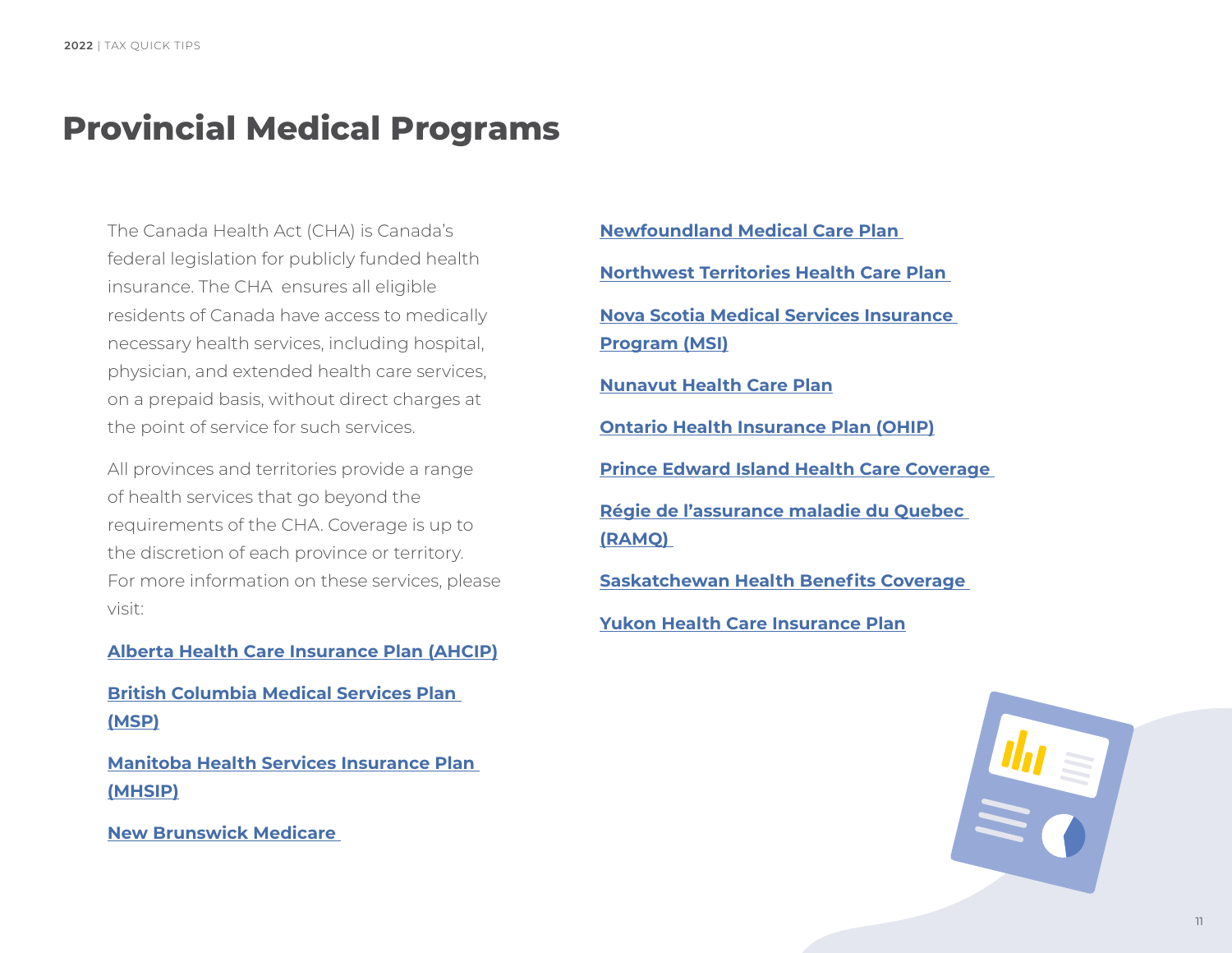# **Provincial Medical Programs**

| <b>Province</b>                                              | <b>Gross Annual Payroll</b>      | 2022                                                                     |
|--------------------------------------------------------------|----------------------------------|--------------------------------------------------------------------------|
| British Columbia (Employer Health Tax)                       | \$500,000.00 or less             | Exempt                                                                   |
|                                                              | \$500,000.01 to \$1,500,000.00   | 2.925% x (B.C.<br>remuneration - \$500,000)                              |
|                                                              | Greater than \$1,500,000.00      | 1.95% x total B.C.<br>remuneration                                       |
| Manitoba (Health & Post Secondary                            | \$1,750,000.00 or less           | Exempt                                                                   |
| Education Tax Levy)                                          | \$1,750,000.00 to \$3,500,000.00 | 4.3% on the amount in<br>excess of \$1.75 Million (notch<br>provision)   |
|                                                              | Greater than \$3,500,000.00      | 2.15% of the total payroll<br>(the \$1.75 Million is not a<br>deduction) |
| Ontario (Employer Health Tax)                                | \$200,000.00 or less             | 0.98%                                                                    |
| See separate table for premiums payable by<br>the individual | \$200,000.01 to \$230,000.00     | 1.101%                                                                   |
|                                                              | \$230,000.01 to \$260,000.00     | 1.223%                                                                   |
|                                                              | \$260,000.01 to \$290,000.00     | 1.344%                                                                   |
|                                                              | \$290,000.01 to \$320,000.00     | 1.465%                                                                   |
|                                                              | \$320,000.01 to \$350,000.00     | 1.586%                                                                   |
|                                                              | \$350,000.01 to \$380,000.00     | 1.708%                                                                   |
|                                                              | \$380,000.01 to \$400,000.00     | 1.829%                                                                   |
|                                                              | Over \$400,000.00                | 1.95%                                                                    |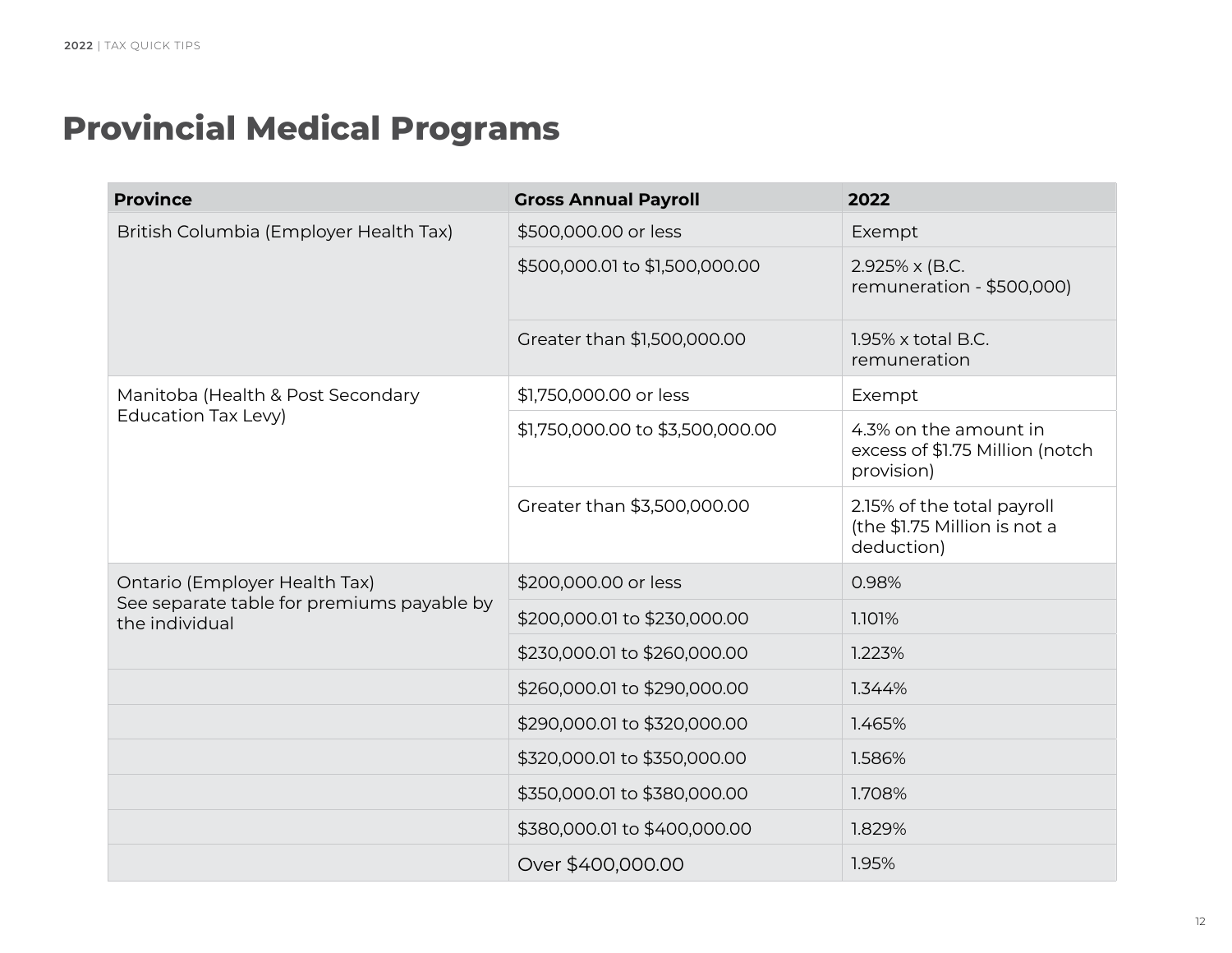# **Provincial Medical Programs**

| <b>Province</b>                                         | <b>Gross Annual Payroll</b> | 2022                                                                                                                                |
|---------------------------------------------------------|-----------------------------|-------------------------------------------------------------------------------------------------------------------------------------|
| Quebec (Health Services Fund)                           | \$1,000,000 or less         | 1.25%                                                                                                                               |
|                                                         | \$1,000,0001 to \$6,999,999 | $0.7483% + (0.5017% \times TPI)$<br>(primary and manufacturing<br>sectors)<br>1.215% + (0.435% x TP1) (other<br>than public sector) |
|                                                         | \$7,000,00 or more          | 4.26%                                                                                                                               |
| Newfoundland (Health & Post Secondary<br>Education Tax) | \$1,300,000 or less         | Exempt                                                                                                                              |
|                                                         | Over \$1,300,000            | 2%                                                                                                                                  |
| All other provinces                                     | Government-funded           | N/A                                                                                                                                 |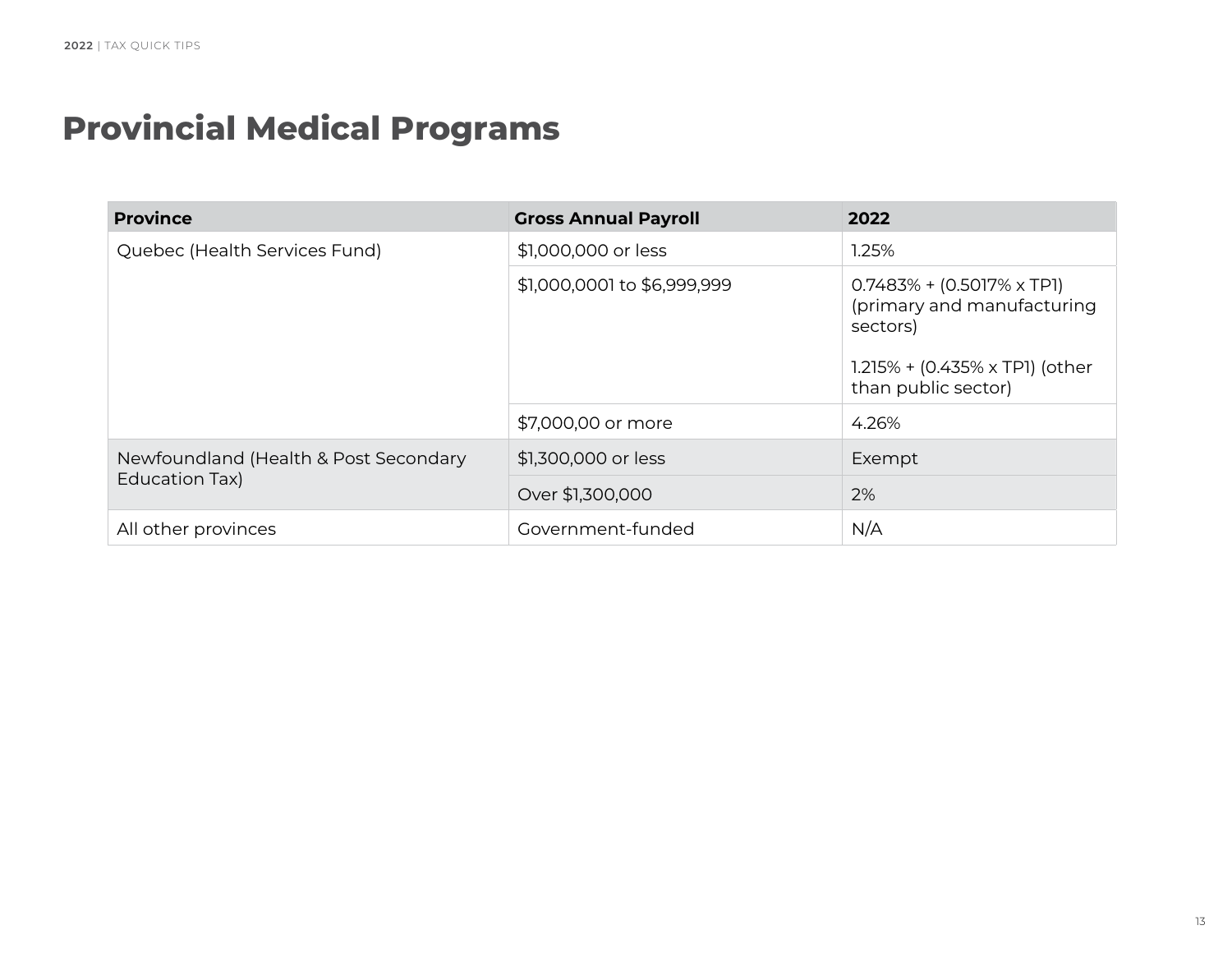#### <span id="page-13-0"></span>**Taxes**

#### **Sales Taxes on Group Insurance Plans**

Sales tax is applied based on the location of the organization purchasing group insurance or the location of the plan member, depending on the employer/employee premium cost-sharing arrangement.

#### **Ontario, Quebec, and Manitoba charge sales taxes on group insurance plans. Sales taxes are not applicable for all other provinces.**

| Ontario  | 8% on net group insurance plan costs                                                                                     |
|----------|--------------------------------------------------------------------------------------------------------------------------|
| Quebec   | <b>9%</b> on net group insurance plan costs                                                                              |
| Manitoba | <b>7%</b> on life, short and long term disability, critical illness and<br>accidental death and dismemberment insurance. |
|          | Does not include premiums for health and dental.                                                                         |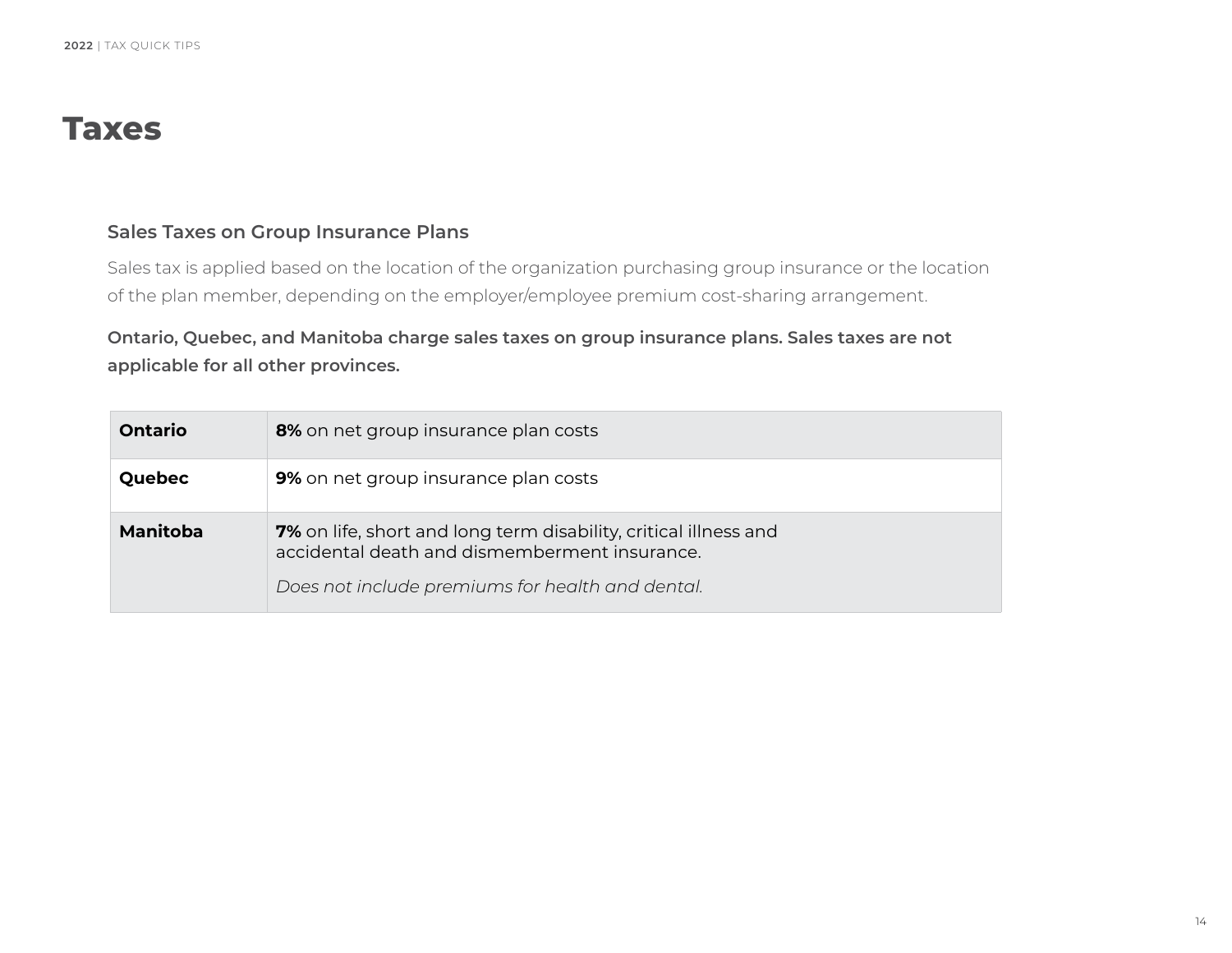#### **Taxes**

#### **Premium Tax**

Premium tax is a tax applied on net group insurance premiums and is based on the location of the plan member.

| <b>Province</b>                                                    | <b>Premium Tax</b> |
|--------------------------------------------------------------------|--------------------|
| British Columbia, New Brunswick, Ontario                           | 2%                 |
| Yukon                                                              | 4%                 |
| Alberta, Nova Scotia, Nunavut, Saskatchewan, Northwest Territories | 3%                 |
| Newfoundland                                                       | 5%                 |
| Prince Edward Island                                               | 3.75%              |
| Quebec                                                             | 3.48%              |

*Net premiums is defined as the gross premiums less dividends or a surplus. Applies to insured premium, claims, and expenses on Administrative Services Only (ASO) plans in Ontario, Quebec, and Newfoundland. Not applicable to fee-for-use services.* 

#### **Harmonized Sales Tax**

Certain employer paid contributions are subject to GST/HST and/or PST or provincial insurance levies and should be added to the value of the taxable benefit. For more information on HST/GST rules, visit the [Canada Revenue Agency website.](https://www.canada.ca/en/revenue-agency.html)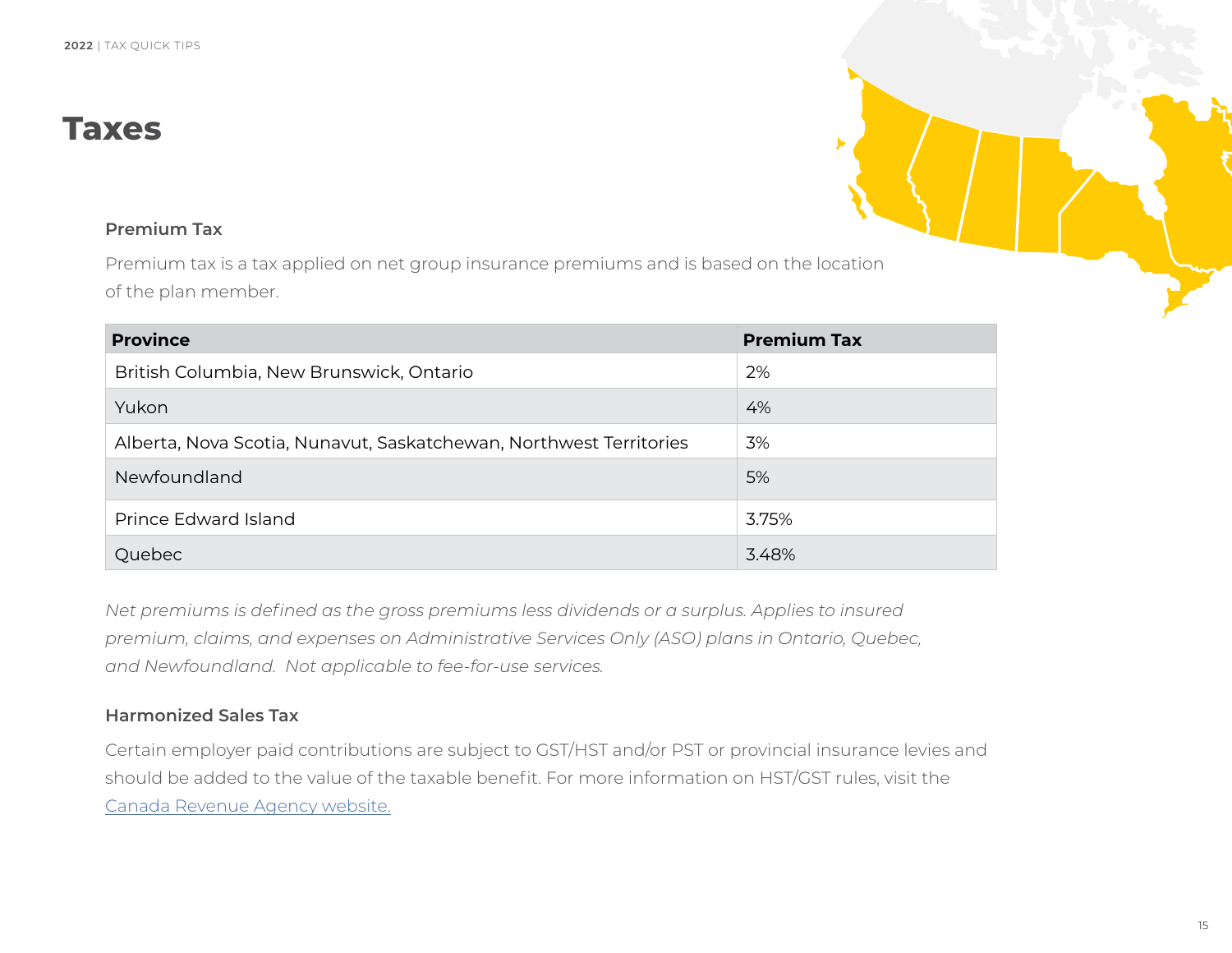#### **Taxes**

#### **Group Benefits Taxation**

Each benefit, depending on what the employer provides, plus the percentage an employee pays versus the percentage the employer pays — makes it a taxable or non-taxable benefit.

| <b>Benefit</b>                                   | <b>Is the Premium Taxable</b><br>to Employees? | <b>Are Benefit Payments</b><br><b>Taxable to Employees?</b> |
|--------------------------------------------------|------------------------------------------------|-------------------------------------------------------------|
| Life Insurance                                   | Yes                                            | <b>No</b>                                                   |
| Dependent Life Insurance                         | <b>Yes</b>                                     | <b>No</b>                                                   |
| Accidental Death &<br>Dismemberment (AD&D)       | Yes                                            | <b>No</b>                                                   |
| Critical Illness Insurance (CI)                  | <b>Yes</b>                                     | <b>No</b>                                                   |
| Short & Long Term Disability Insurance (STD/LTD) | No/Yes*                                        | No/Yes*                                                     |
| Extended Health Care (EHC)                       | No; Yes in Quebec                              | <b>No</b>                                                   |
| Dental Insurance                                 | No; Yes in Quebec                              | <b>No</b>                                                   |
| Employee Assistance Program (EAP)                | <b>No</b>                                      | <b>No</b>                                                   |
| Health Care Spending Account (HCSA)              | No; Yes in Quebec                              | <b>No</b>                                                   |
| Diagnostic Specialist Access Insurance (DSAI)    | <b>No</b>                                      | <b>No</b>                                                   |

*\*Disability payments are taxable to the employee if the employer pays a portion of the premium for short term and/or long term disability. Consider adding the portion of these premiums paid by the employer as a taxable benefit to the employee to avoid taxation of disability payments.*